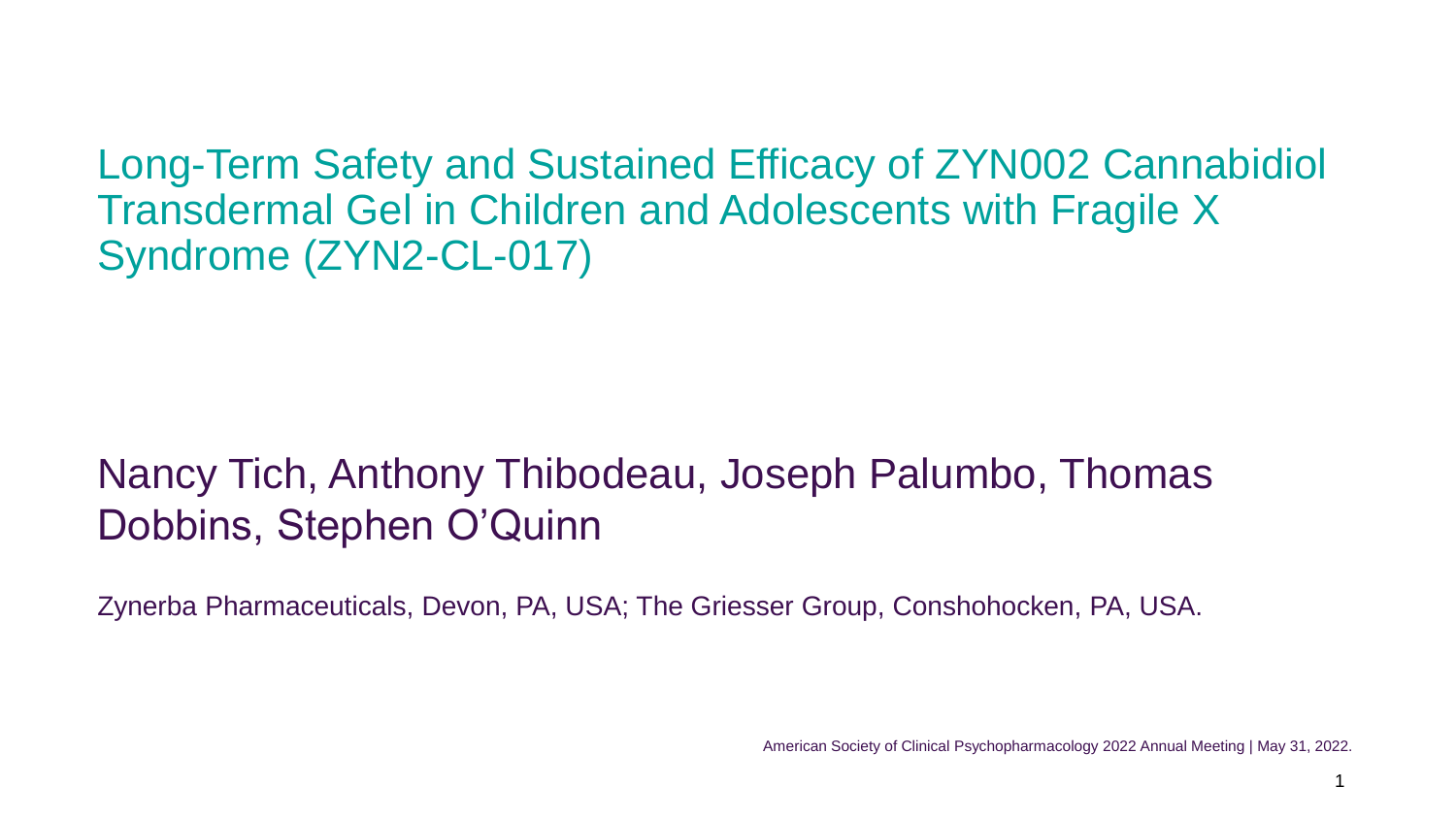#### **Disclosures**

- This presentation is intended to communicate scientific and medical information about data from clinical trials involving ZYN002. ZYN002 is an experimental treatment which has not been approved by any government regulatory bodies, including the United States Food and Drug Administration (FDA), and has not been determined by the FDA to be a safe or effective treatment for any disease or condition. This presentation is not designed or intended to promote the use of ZYN002 or any other Company product in order to impact prescribing.
- Nancy Tich, Anthony Thibodeau, and Stephen O'Quinn are employees of Zynerba Pharmaceuticals. Joseph Palumbo is a former employee of Zynerba Pharmaceuticals. Thomas Dobbins is a contractor for Zynerba Pharmaceuticals.
- The trial was funded by Zynerba Pharmaceuticals.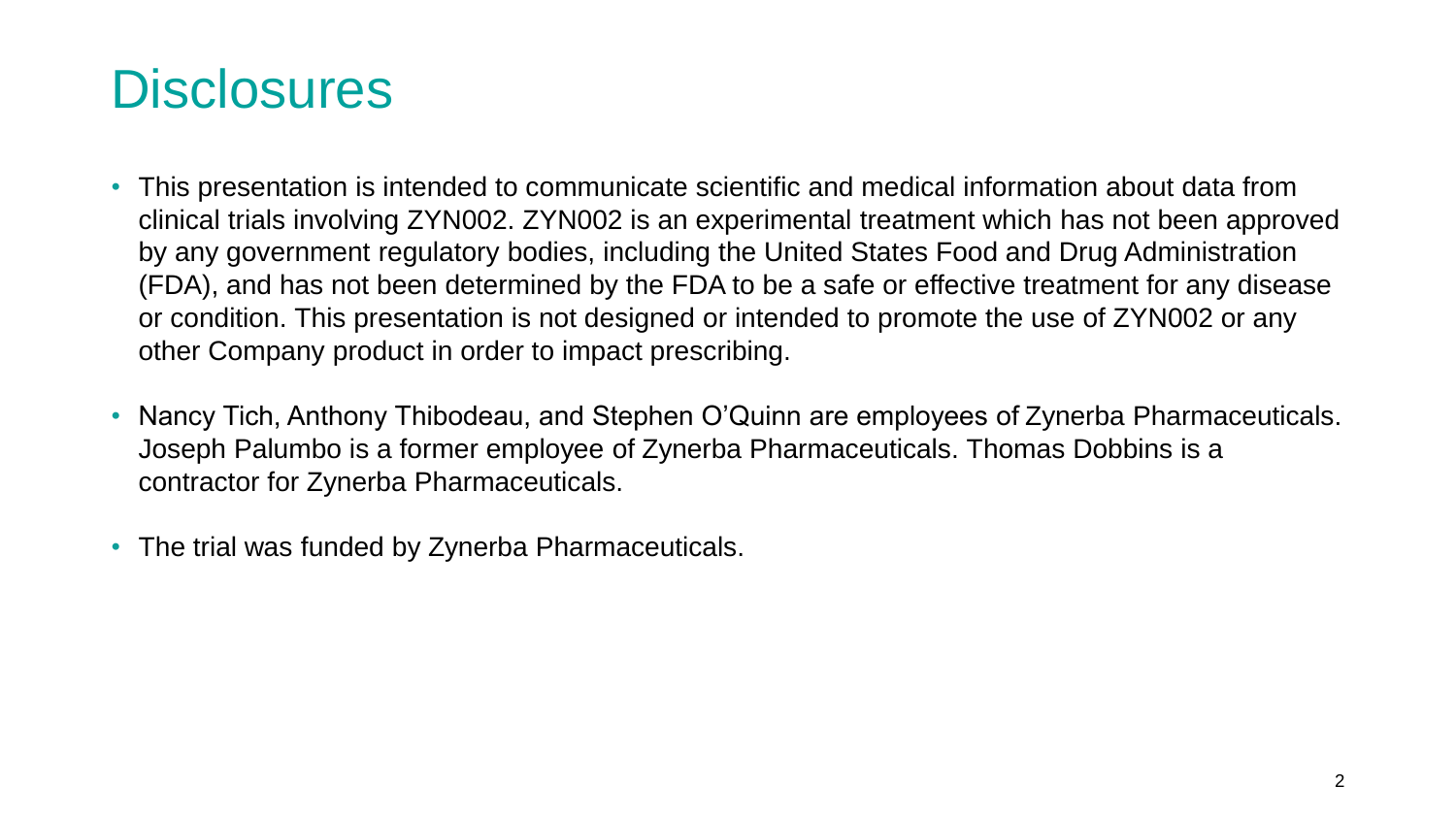## **Background**

- Fragile X syndrome (FXS) is the most common monogenic cause of autism spectrum disorder (ASD)<sup>1</sup>
- Disruption in the endocannabinoid system is one of the proposed mechanisms for the loss of synaptic plasticity and the deficits in emotional responsivity observed in FXS<sup>2,3</sup>
- Cannabidiol acts as a negative allosteric modulator at presynaptic CB<sub>1</sub> receptors, a 5HT<sub>1A</sub> agonist, and a  $D<sub>2</sub>$  partial agonist<sup>4-6</sup>
- ZYN002 is a pharmaceutically produced cannabidiol transdermal gel in clinical development for the treatment of behavioral symptoms associated with FXS, ASD, and 22q11.2 deletion syndrome
- The Aberrant Behavior Checklist-Community (ABC-C) is an observer-reported outcome (ObsRO) measure that has been validated in individuals with intellectual disabilities<sup>7</sup>
- An FXS-specific domain structure of the ABC-C (ABC- $C_{FXS}$ ), which is more representative of the FXS phenotype, has been established<sup>8</sup> and has been used to assess changes in behaviors in trials assessing ZYN002
- ZYN002 was superior to placebo in a pre-specified ad hoc analyses in patients with either ≥90% methylation or complete methylation (100%) of their *FMR1* gene in ZYN-CL-016 (CONNECT-FX), suggesting methylation may impact response to ZYN002
- ZYN2-CL-033, RECONNECT, is an ongoing Phase 3, randomized, double-blind, placebo-controlled confirmatory trial evaluating the efficacy and safety of ZYN002 over 16 weeks (NCT04977986)

- 5. Russo EB, et al. *Neurochem Res*. 2005;30(8):1037-1043.
- 6. McGuire P, et al. *Am J Psychiatry*. 2018;175(3):225-231.
- 7. Marshburn EC, Aman MG. *J Autism Dev Disord*. 1992;22(3):357-373.
- 8. Sansone SM, Widaman KF, Hall SS, et al. *J Autism Dev Disord*. 2012;42(7):1377-1392.

<sup>1.</sup> Salcedo-Arellano MJ, et al. *Neurotherapeutics*. 2020;18(1):265-283.

<sup>2.</sup> Jung KM, et al. *Nat Commun*. 2012;3:1080.

<sup>3.</sup> Busquets-Garcia A, et al. *Nat Med*. 2013;19(5):603-607.

<sup>4.</sup> Laprairie RB, et al. *Br J Pharmacol*. 2015;172(20):4790-4805.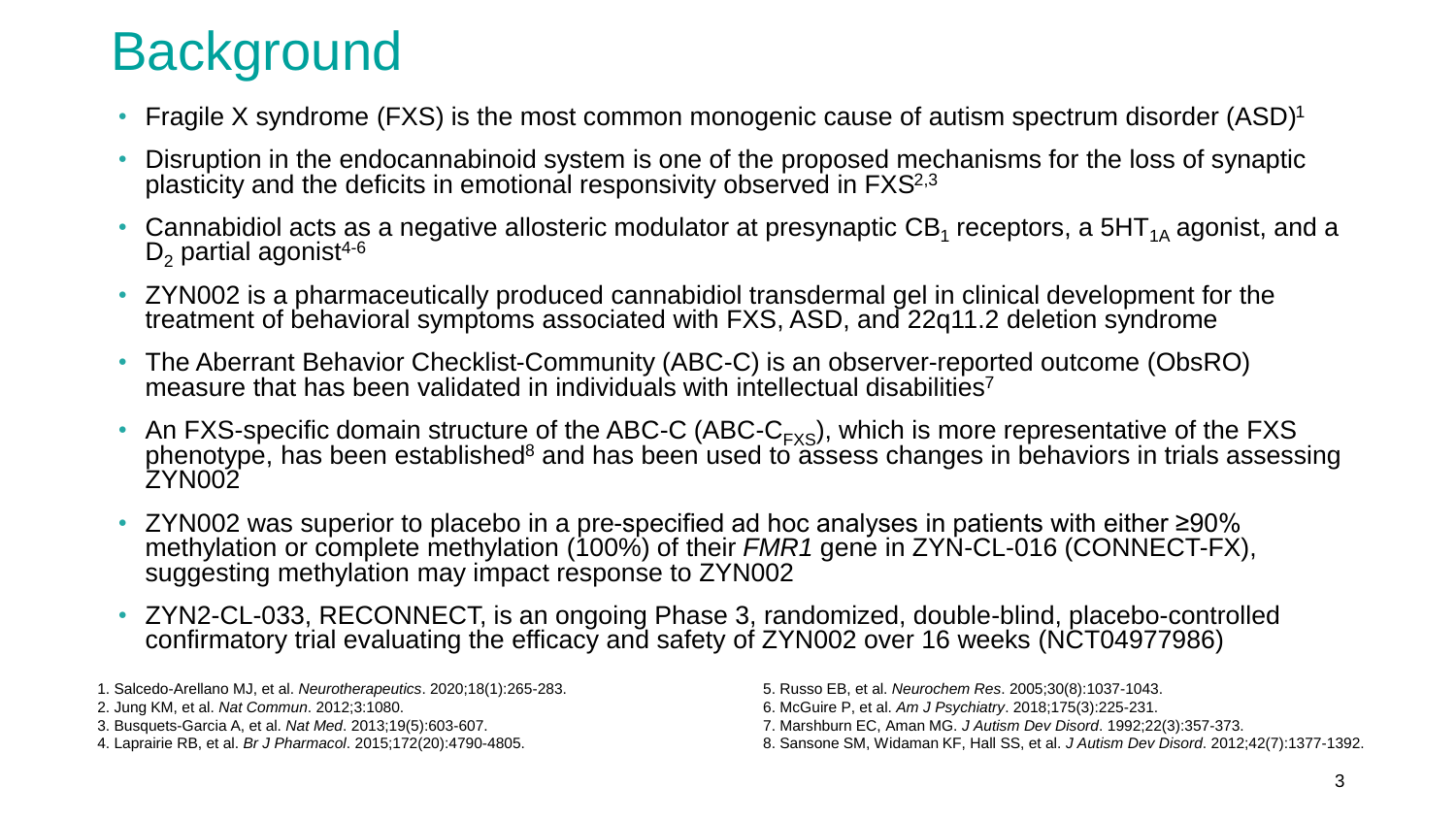

- To determine the long-term safety and efficacy of ZYN002 in patients with FXS
- To report interim analyses of data of an ongoing, open-label extension trial (OLE), **ZYN2-CL-017** (NCT03802799), through February 2, 2022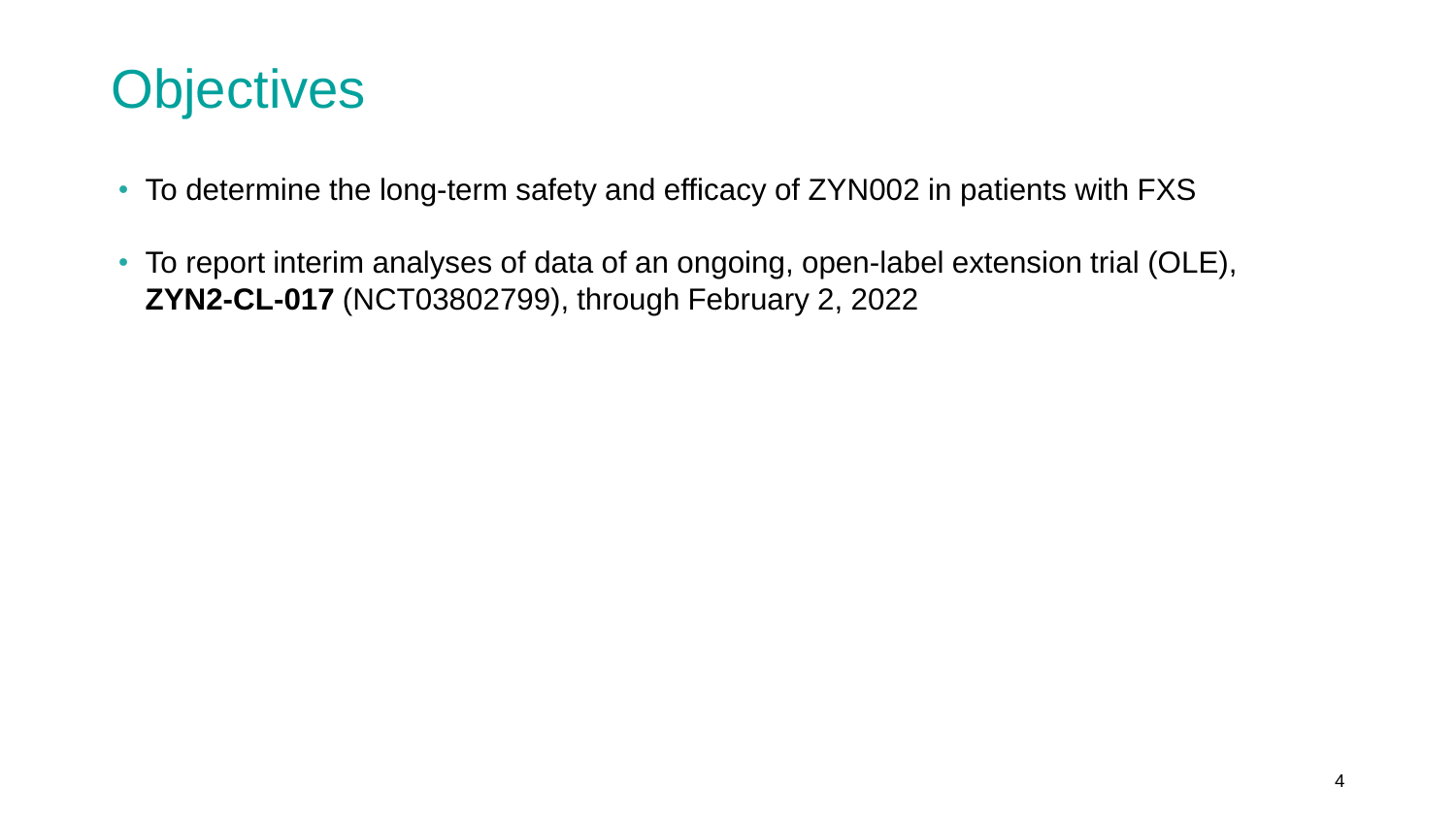#### **Methods**

- Patients ages 3 through 17 years entered the trial from:
	- **ZYN2-CL-009**, an open-label Phase 2 trial to explore the efficacy and safety of ZYN002
		- Patients who completed Part 1 of the trial and demonstrated a response to therapy were eligible to enter Part 2 of the trial and received ZYN002 for 116 weeks prior to entering ZYN2-CL-017
	- **ZYN2-CL-016 (CONNECT-FX)**, a randomized, double-blind, placebo-controlled, trial evaluating the efficacy and safety of ZYN002 over 12 weeks (NCT03614663)
		- Patients randomized into CONNECT-FX were eligible for entry into ZYN2-CL-017, as were those who were screened for CONNECT-FX but ineligible to continue in the trial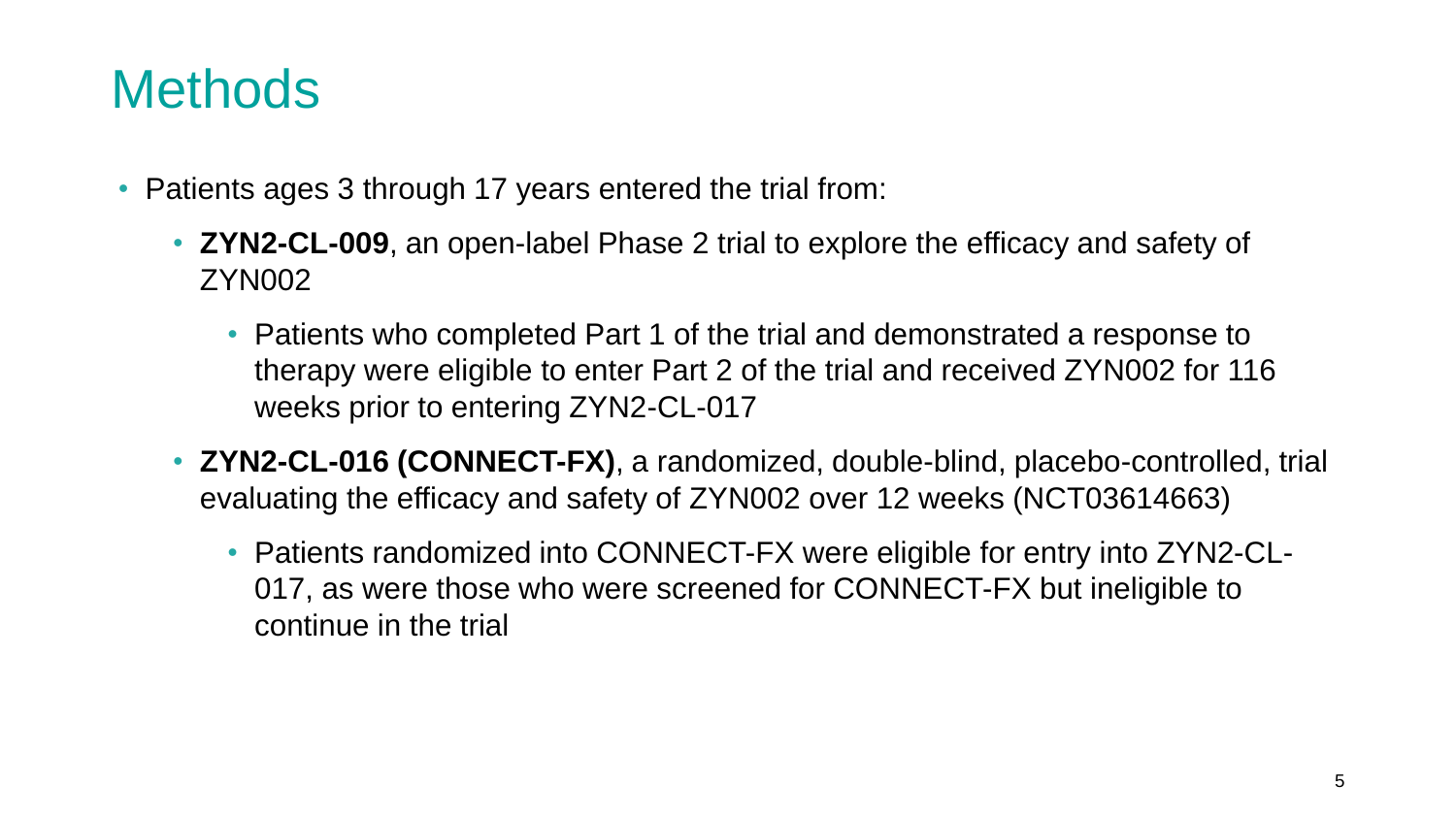### Methods (continued)

- Safety data for all enrolled patients with up to 38 months of exposure are reported
- Safety assessments included adverse events, vital signs, laboratory tests, electrocardiograms and skin assessments at the site of application
	- Investigator skin irritation assessments were scored as:
		- 0=no erythema
		- 1=minimal erythema
		- 2= moderate erythema with sharply defined borders
		- 3=intense erythema with or without edema
		- 4=intense erythema with edema and blistering/erosion
- Efficacy findings through 15 months for patients with complete (100%) methylation of their *FMR1* gene who completed CONNECT-FX are reported
	- The primary efficacy measure was change from baseline in the Social Avoidance subscale of the ABC- $C_{FXS}$  (ABC- $C_{FXS}$ )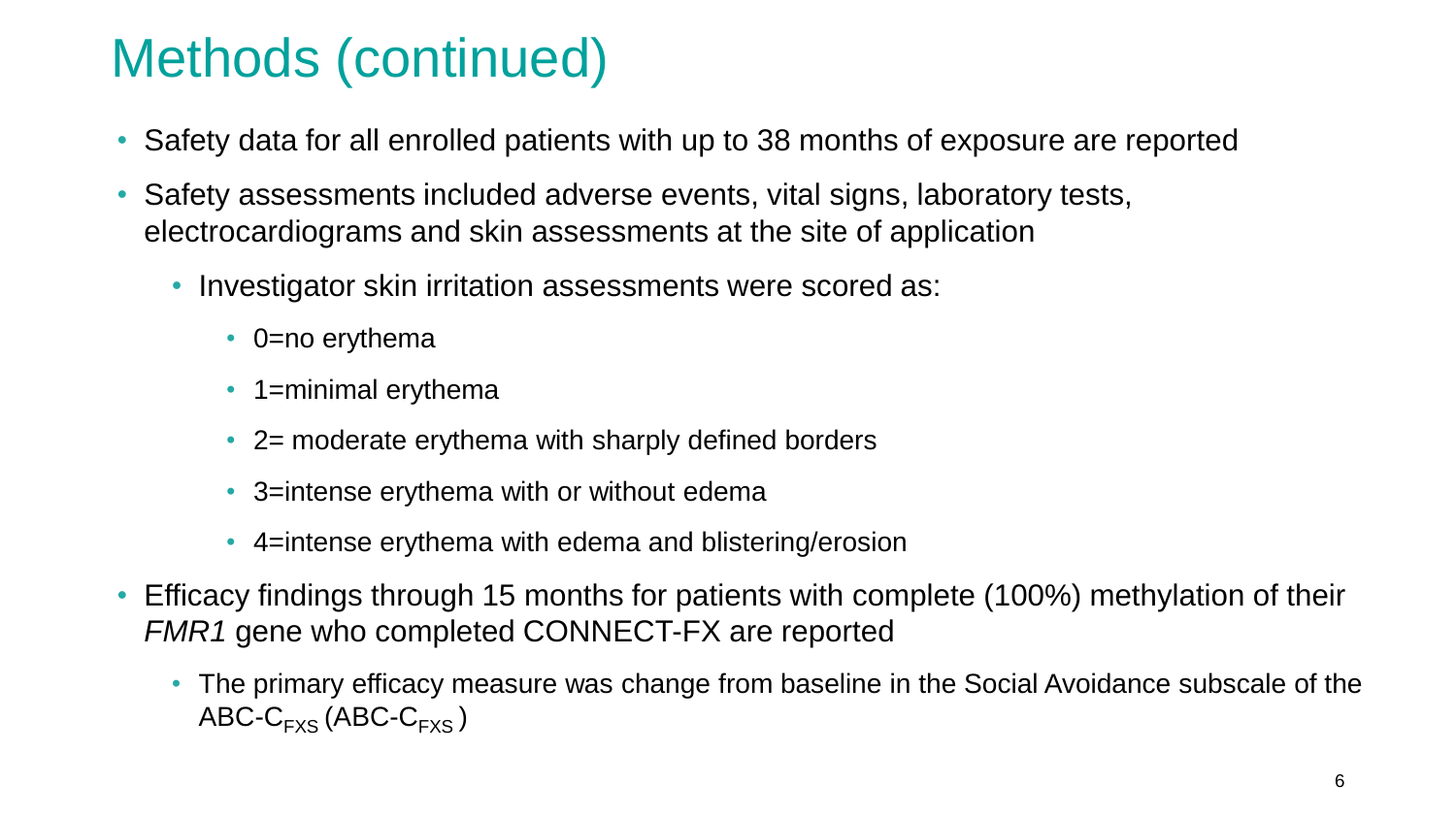#### ZYN2-CL-017 Trial Design and Path of Patient Entry

**CONNECT-FX (ZYN2-CL-016) Placebo or ZYN002 250 or 500 mg/day<sup>a</sup> for 12 weeks n = 230** • **Completers, n = 197** • **Ineligible to continue in trial, n = 33 ZYN2-CL-009**

**Open-label ZYN002 250 or 500 mg/day<sup>a</sup> for 116 weeks n = 10**

aWeight-based in 2 divided doses applied twice daily. <sup>b</sup>Through February 2, 2022.

**Open-Label Extension**

**ZYN2-CL-017 ZYN002 250 or 500 mg/day<sup>a</sup>**  $N = 240^b$ 

#### **Outcomes**

- **Safety**: adverse events, vital signs, laboratory tests, electrocardiograms and skin assessments
- **Primary efficacy**: change from baseline in Social Avoidance subscale on the ABC- $C_{FXS}$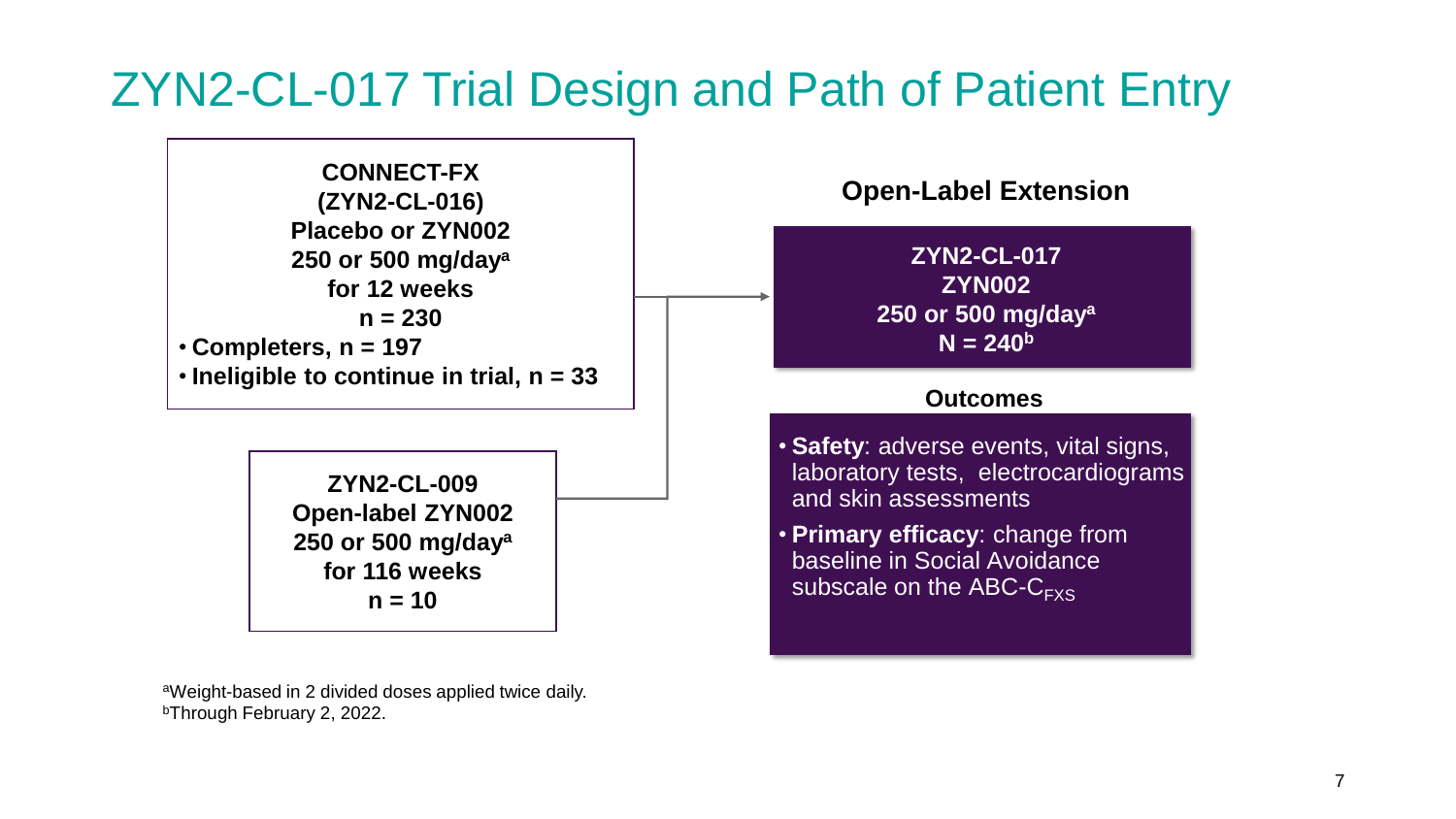### Baseline Demographics

|                                                | <b>ZYN002</b> |
|------------------------------------------------|---------------|
| n                                              | 240           |
| Mean Age, years (range) <sup>a</sup>           | 9.7 (3 to 17) |
| Sex, n (%)                                     |               |
| <b>Male</b>                                    | 183 (76.3)    |
| Female                                         | 57(23.8)      |
| Race, $n$ $%$                                  |               |
| White                                          | 193 (76.3)    |
| Asian                                          | 8(3.3)        |
| <b>Black or African American</b>               | 9(3.5)        |
| Native Hawaiian or Other Pacific Islander      | 1(0.4)        |
| <b>Other</b>                                   | 16(6.7)       |
| <b>Multiple</b>                                | 13(5.4)       |
| Weight (kg)                                    |               |
| Median                                         | 35.1          |
| Range (Min, Max)                               | 14.6, 91.8    |
| Baseline psychoactive medications <sup>b</sup> | 54%           |

aAge upon entry of original trial prior to entering the OLE **bDid not include diphenhydramine or melatonin if used for sleep.**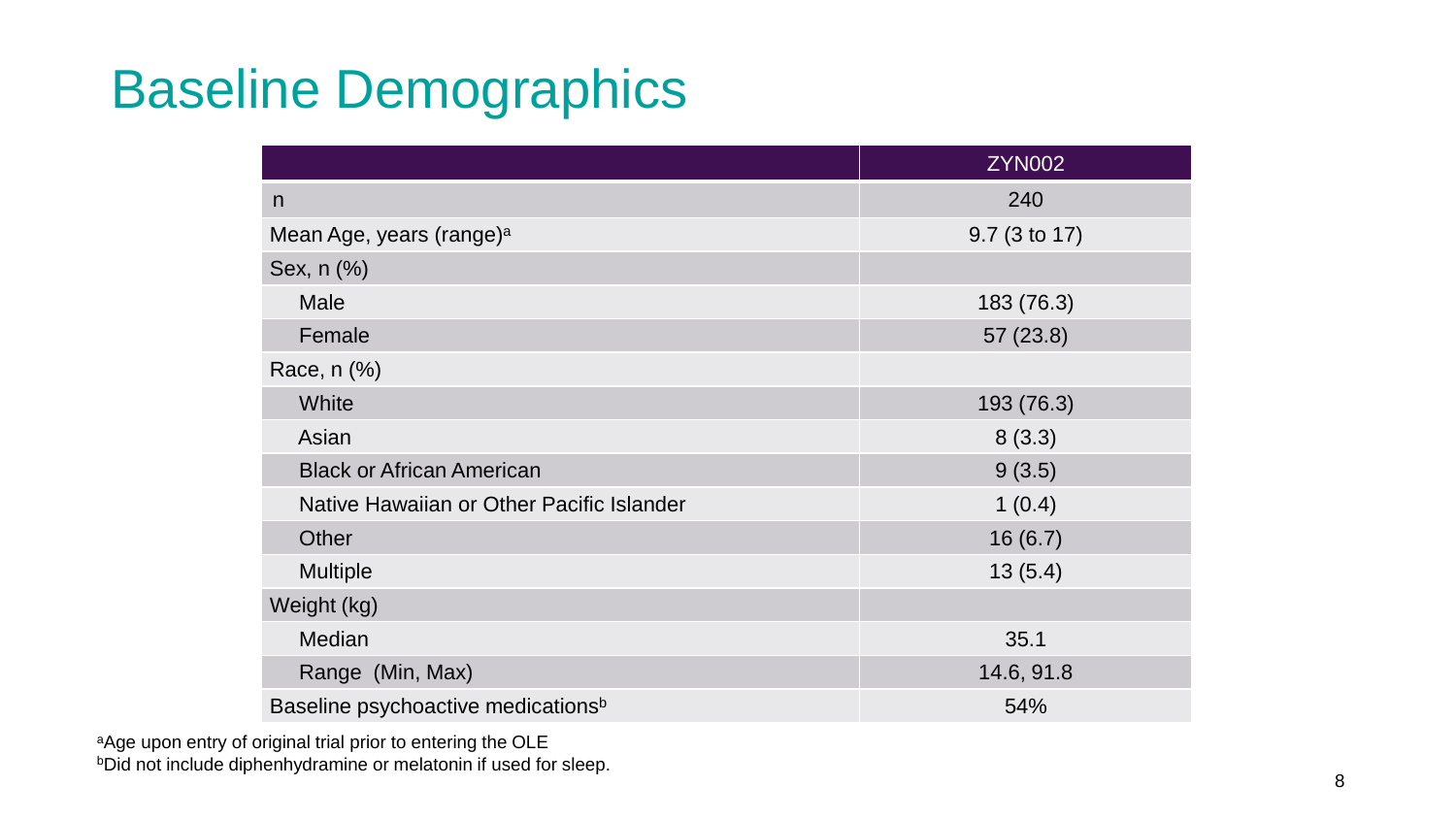### Safety Results

- ZYN002 was safe and well tolerated in the ZYN-CL-017 extension trial in patients with a median duration of exposure of 16 months (range 21 to 1080 days) since trial entry
	- 211 (88%) patients completed ≥6 months and 176 (73%) completed ≥12 months of treatment
	- Patients who entered from the ZYN2-CL-009 trial have a median total exposure of 62 months
- Treatment-emergent adverse events (TEAEs), whether related or unrelated to study drug, were reported by 62.9% of patients; most related to conditions commonly reported in children and adolescents
- Treatment-related AEs were reported in 12.9% of patients; the most common was application site pain (6.7%)
	- Application site pain was transient and reported as mild in 15 and moderate in 1 patient
- No clinically significant changes were observed in vital signs or electrocardiograms
- There was no evidence of ZYN002-related changes in liver function or any other laboratories
- Investigator Skin Assessments
	- Over 90% of patients had no erythema during any month of exposure
	- Only 2 patients were reported to have moderate erythema with sharply defined borders and no patients had intense erythema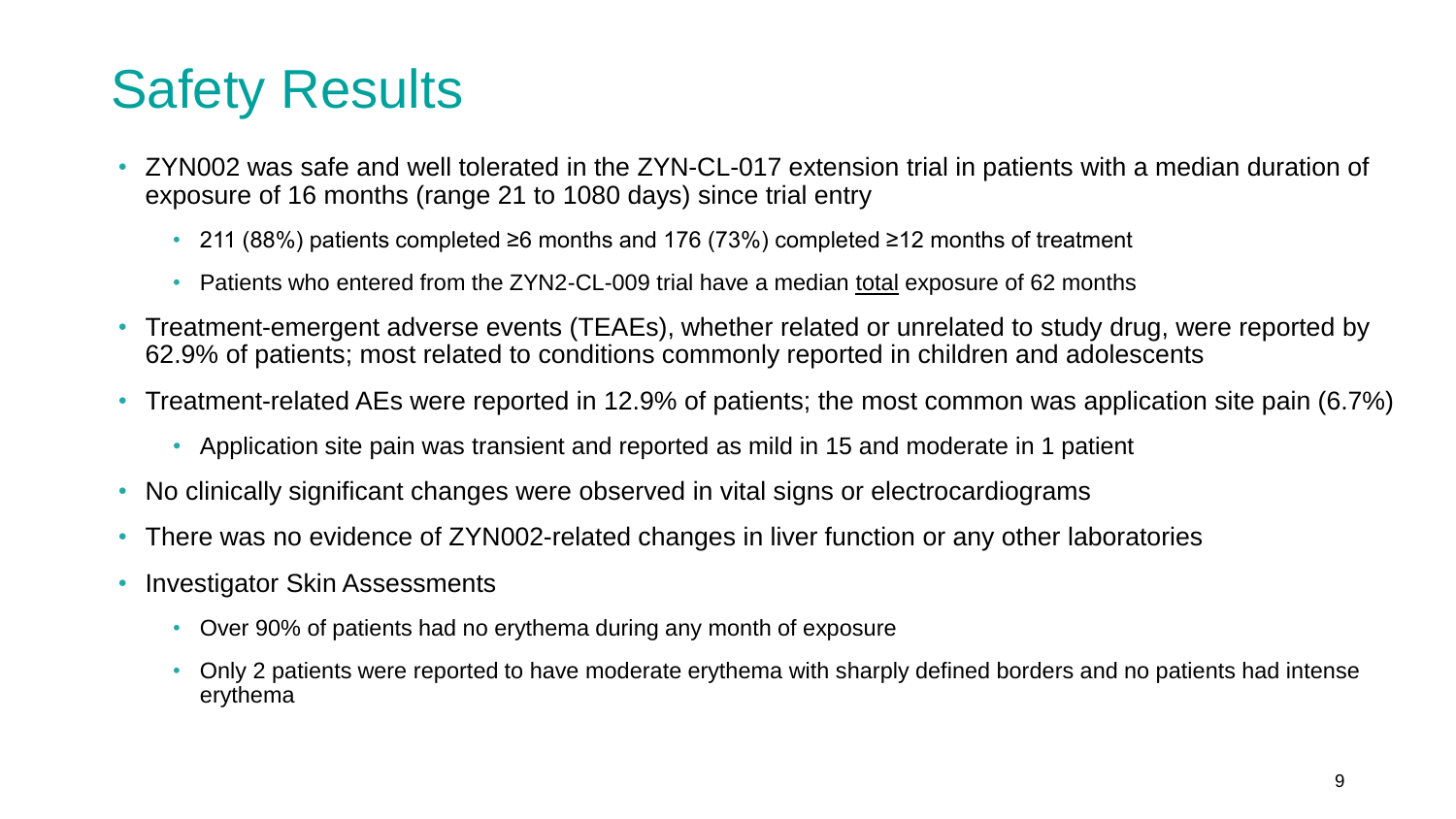#### ZYN002 OLE Trial Interim Safety Data – Adverse Events

#### **Most related to conditions commonly reported in children and adolescents**

| <b>Adverse Event Type</b>                                                                                                     | Patients ( $n = 240$ ) or Events, % |
|-------------------------------------------------------------------------------------------------------------------------------|-------------------------------------|
| Treatment Emergent Adverse Events (TEAE) <sup>a</sup>                                                                         | 62.9%                               |
| Mild-to-moderate TEAEs                                                                                                        | 97.6% (events)                      |
| TEAEs (≥3% of patients)<br>Upper respiratory infection                                                                        | 15.8%                               |
| Application-site pain                                                                                                         | 6.7%                                |
| Pyrexia                                                                                                                       | 5.4%                                |
| Nasopharyngitis                                                                                                               | 5.0%                                |
| Vomiting                                                                                                                      | 5.0%                                |
| Diarrhea                                                                                                                      | 4.2%                                |
| Ear infection                                                                                                                 | 4.2%                                |
| Anxiety                                                                                                                       | 3.8%                                |
| Cough                                                                                                                         | 3.3%                                |
| Influenza                                                                                                                     | 3.3%                                |
| <b>Discontinuations due to TEAEs</b>                                                                                          | $2.5\%$ (6 patients)                |
| <b>Serious AEs</b> (all non-treatment-related)                                                                                | 10 events in 7 patients             |
| <b>Treatment-Related TEAEs</b>                                                                                                | 12.9%                               |
| Most common treatment-related AE (23% of patients)<br>Application-site pain (transient; mild in 15 and moderate in 1 patient) | 6.7%                                |

aTEAE, whether related or unrelated to study drug.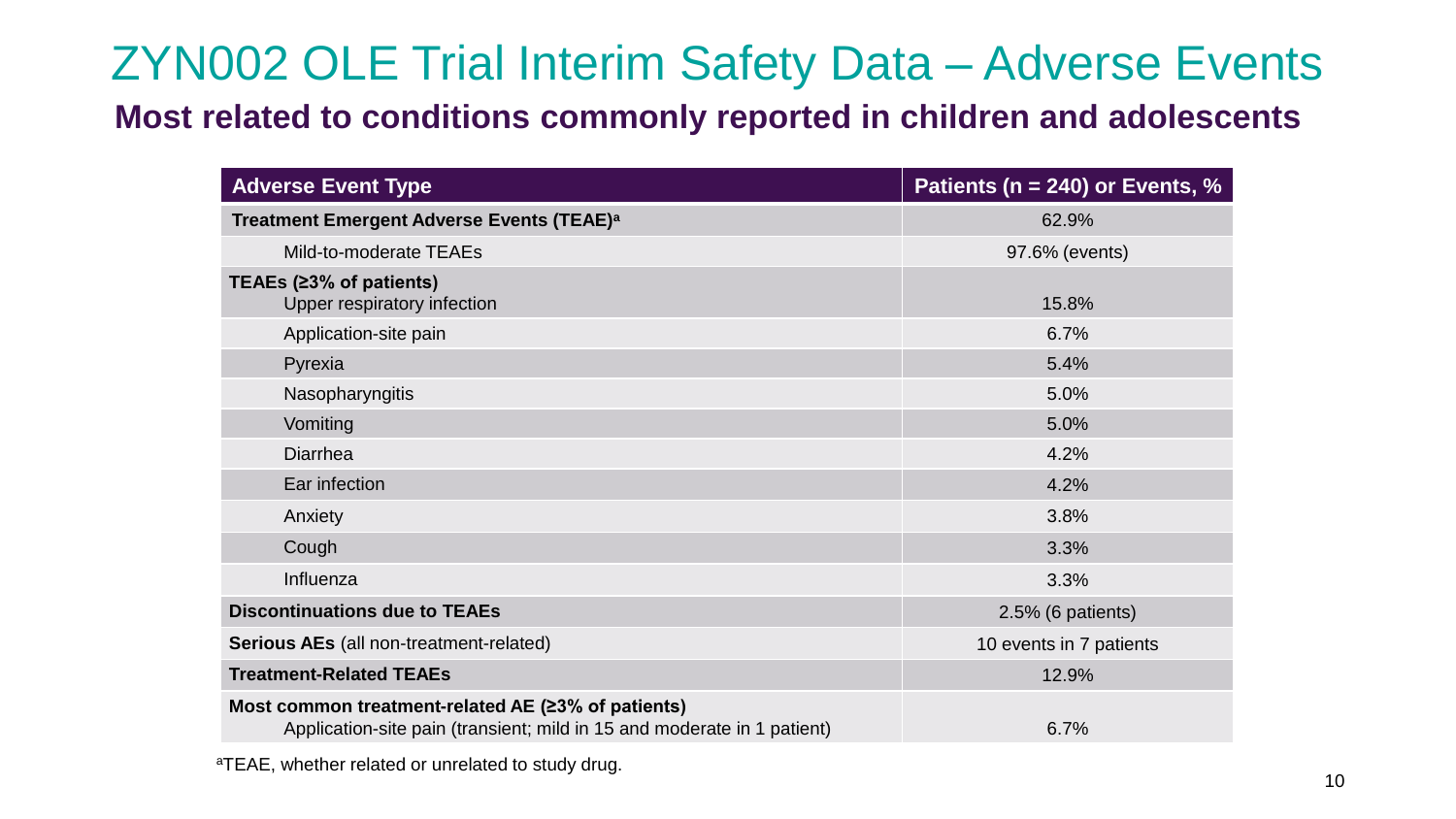#### Efficacy Results

- Improvements were seen in ABC- $C_{FXS}$  Social Avoidance in the full population, with the greatest improvements being seen in patients with complete methylation of their *FMR1* gene
- 156 patients (70.3%) for whom methylation status was determined had complete methylation of their *FMR1* gene
- Patients with complete methylation who completed CONNECT-FX, who also match the primary efficacy population in RECONNECT
	- Demonstrated sustained improvement in ABC- $C_{FXS}$  Social Avoidance from baseline
	- Achieved and maintained clinically meaningful change ( $\geq$ 3-point improvement) in ABC-C $_{\text{FXSS}}$ Social Avoidance
	- Demonstrated similar improvements in ABC- $C_{FXS}$  Irritability subscale scores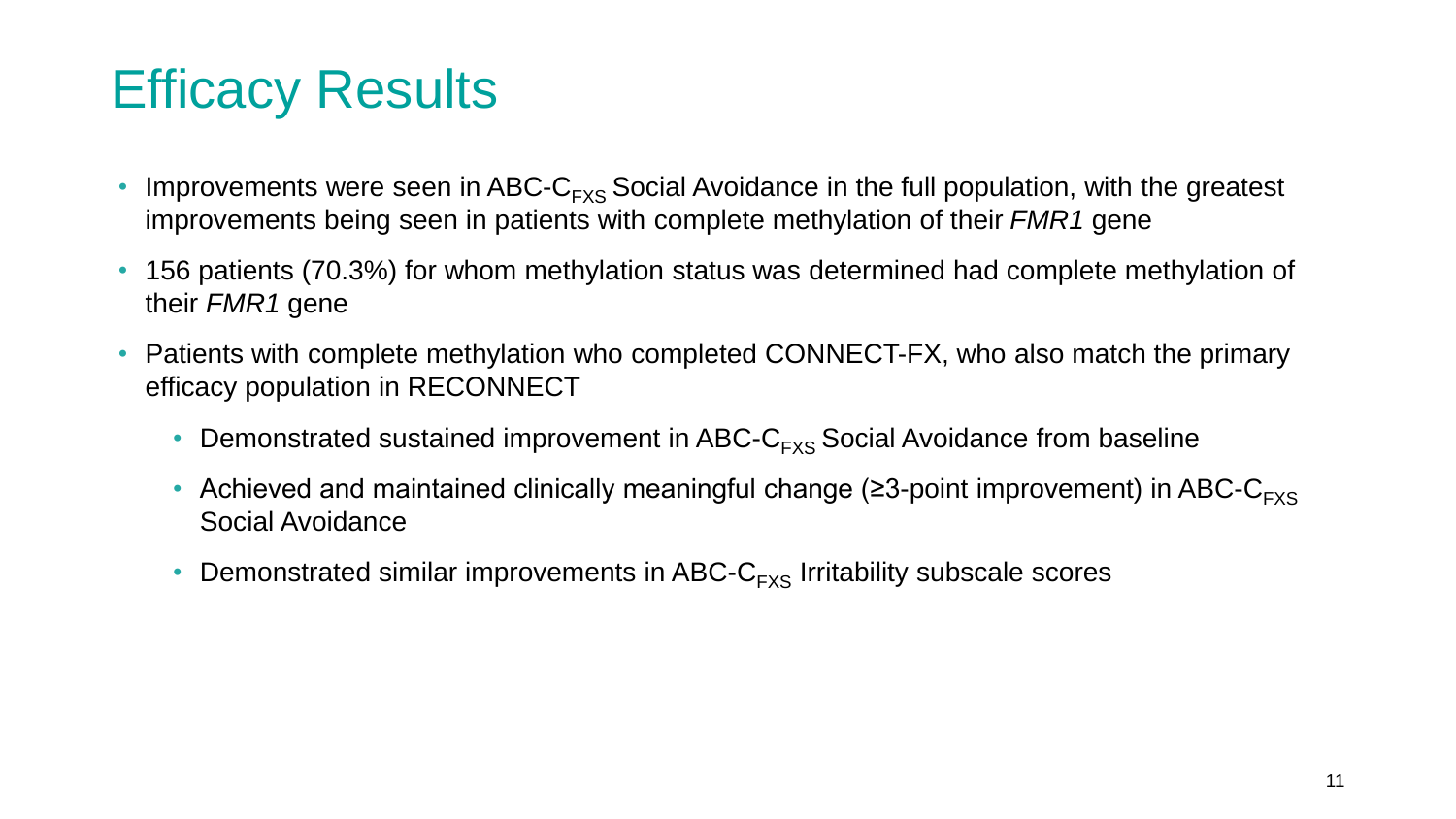Sustained Improvement in ABC-C<sub>FXS</sub> Social Avoidance in ZYN002 and Placebo Patients who Switched to Open-Label ZYN002: Patients With Complete Methylation of *FMR1*<sup>a</sup>



<sup>a</sup>Patients matching primary efficacy population in RECONNECT <sup>b</sup>ZYN2-CL-016 (CONNECT-FX)  $c$ Least square mean  $\pm$  SE; reduction equals improvement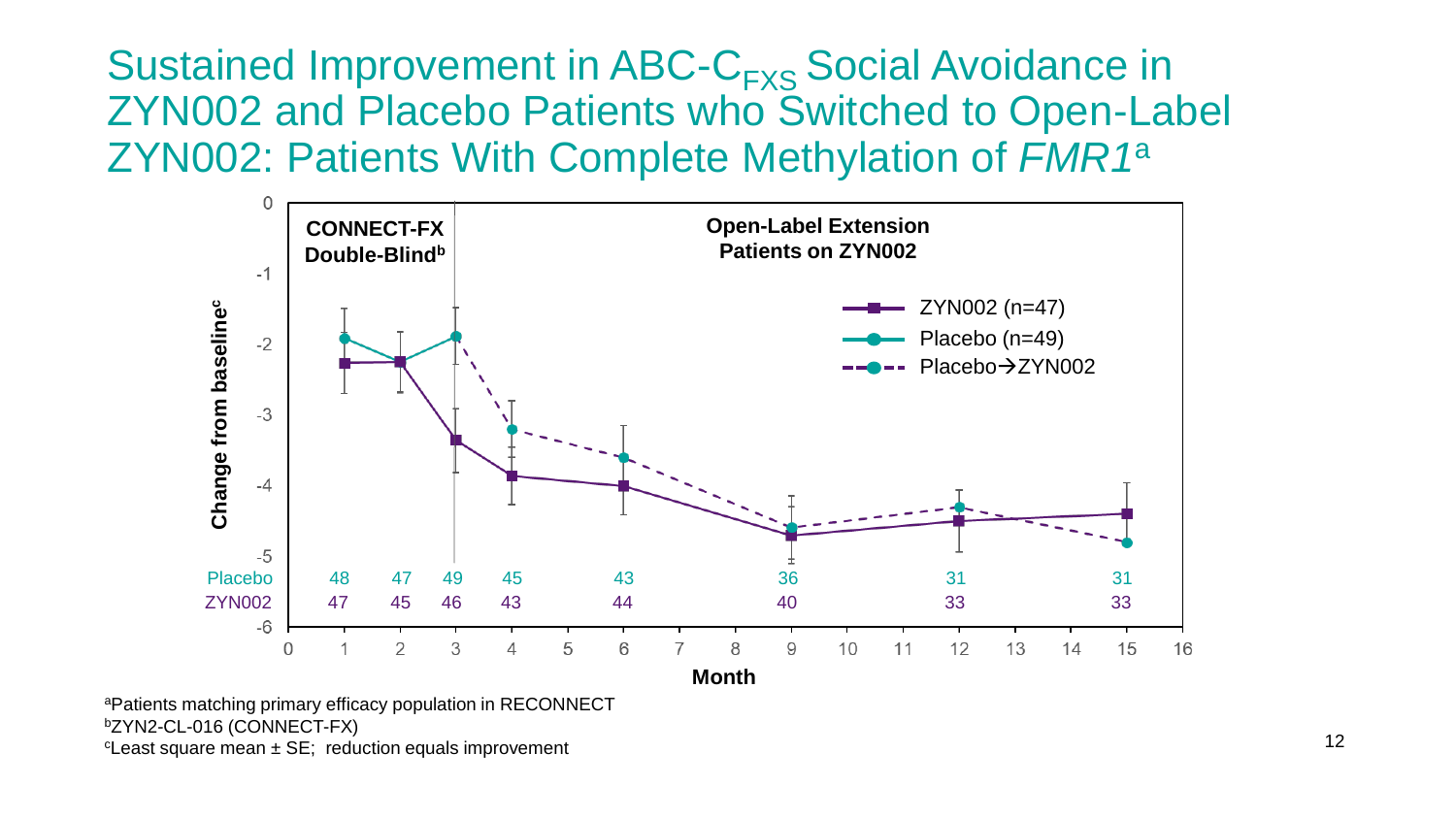ZYN002-Treated Patients Achieved and Maintained Clinically Meaningful Change<sup>a</sup> in ABC-C<sub>FXS</sub> Social Avoidance: Patients with Complete Methylation of *FMR1*<sup>b</sup>



<sup>a</sup>Meaningful change in Social Avoidance: ≥3-point improvement from baseline; maintained for ≥ 2 consecutive visits <sup>b</sup>Patients matching primary efficacy population in RECONNECT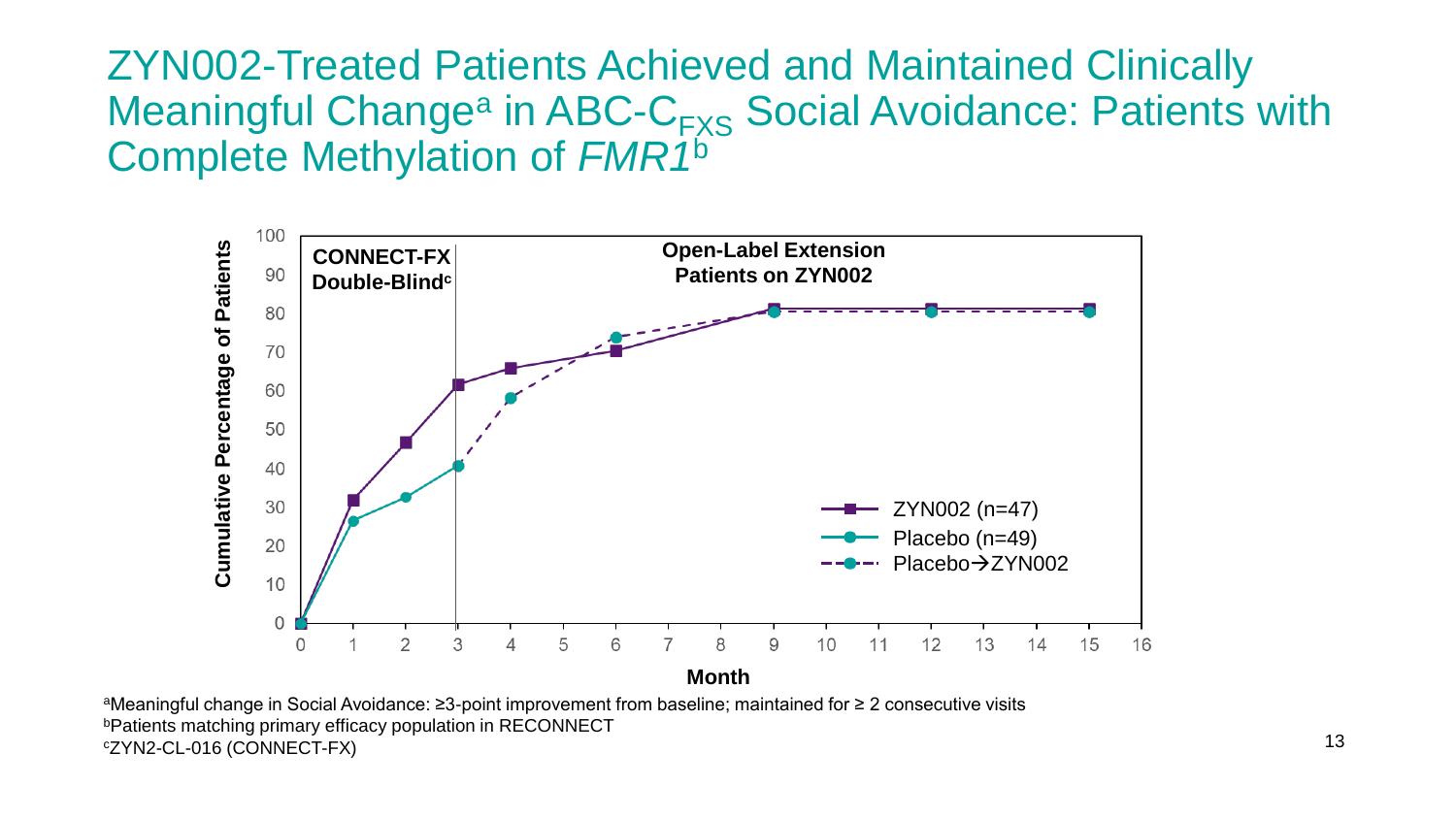#### **Conclusions**

- ZYN002 is safe and well tolerated during long-term administration
- ZYN002 led to improvements in ABC-C $_{FXS}$  Social Avoidance in the full population, with the greatest improvements being seen in patients with complete methylation of their *FMR1* gene
- Patients with complete methylation, who match the primary efficacy population in the ongoing confirmatory trial, RECONNECT, achieved and maintained clinically meaningful change in Social Avoidance, supporting design enhancements for RECONNECT
- The interim results from this open-label extension trial support the long-term safety and effectiveness of ZYN002 in children and adolescents with Fragile X syndrome, with the greatest improvements seen in those with complete methylation of their *FMR1* gene